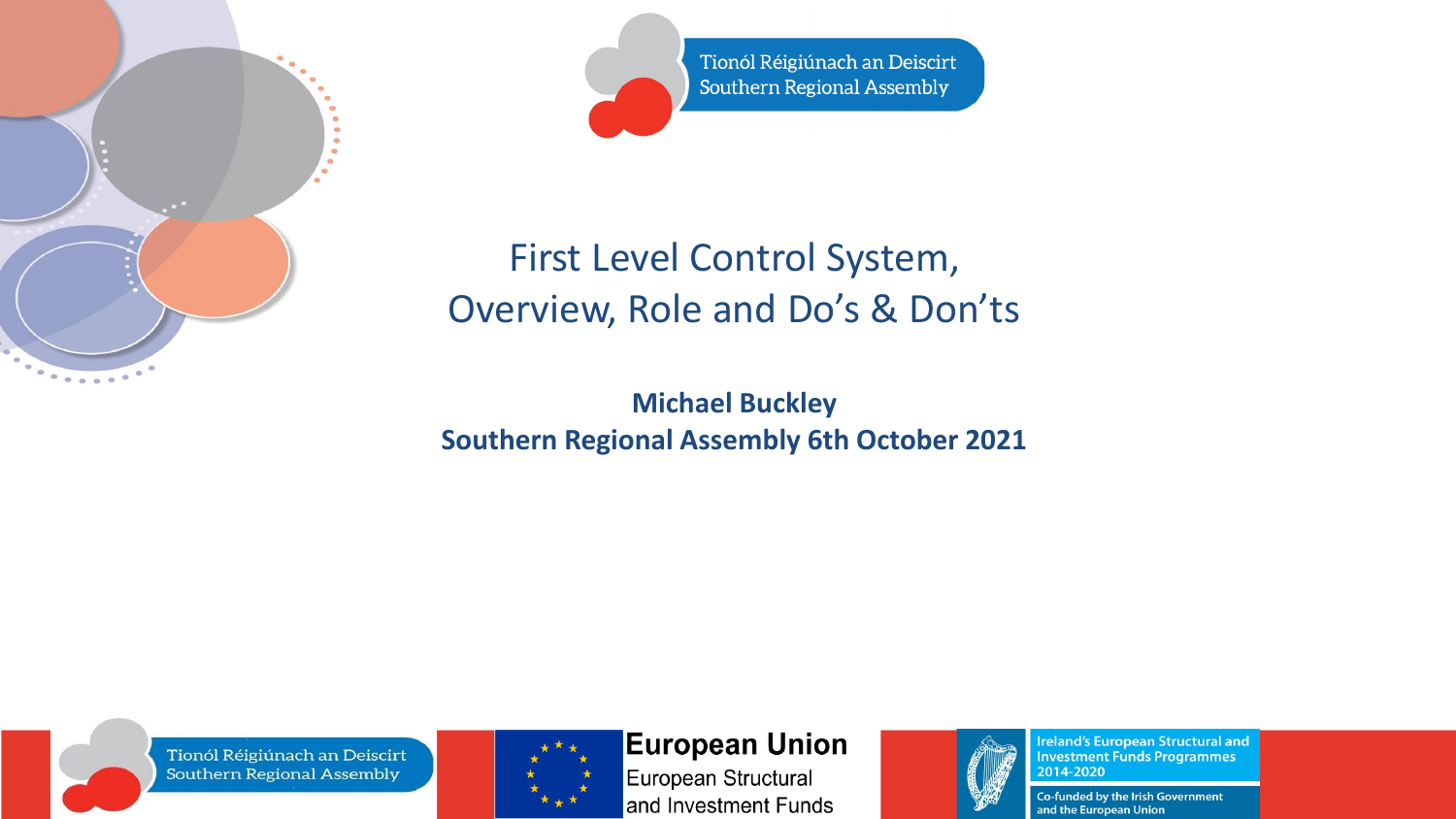

## **Table of Contents**

- 1. First Level Control Overview
- 2. Regulatory requirements for FLC
- 3. The different FLC systems
- 4. Role of First Level Control
- 5. FLC Do's

### 6. FLC Don'ts





#### **European Union**

European Structural and Investment Funds



**Ireland's European Structural and Investment Funds Programmes** 2014-2020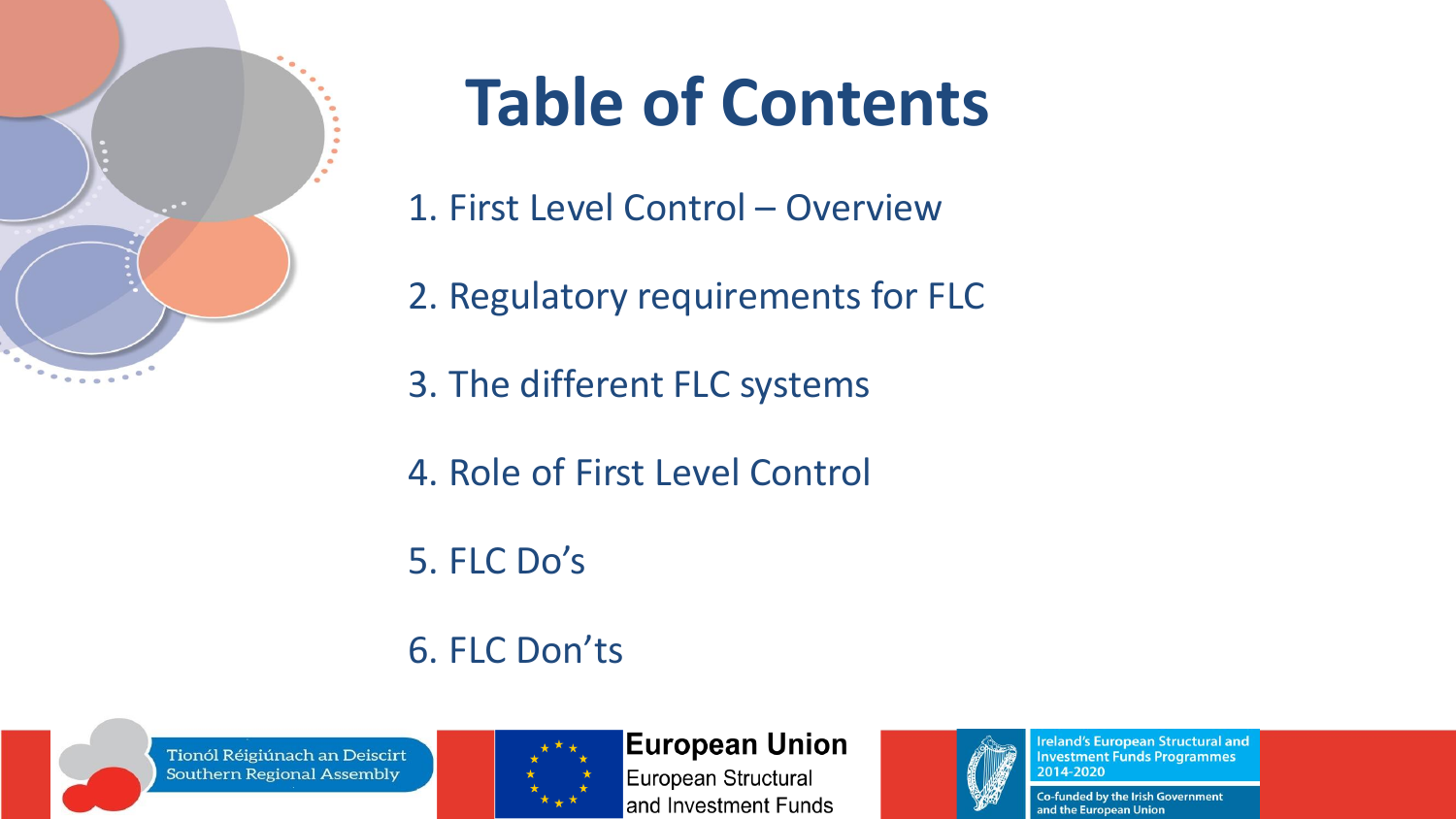# 1. First Level Control Overview

Tionól Réigiúnach an Deiscirt **Southern Regional Assembly** 



#### **European Union**

European Structural and Investment Funds



**Ireland's European Structural and Investment Funds Programmes** 2014-2020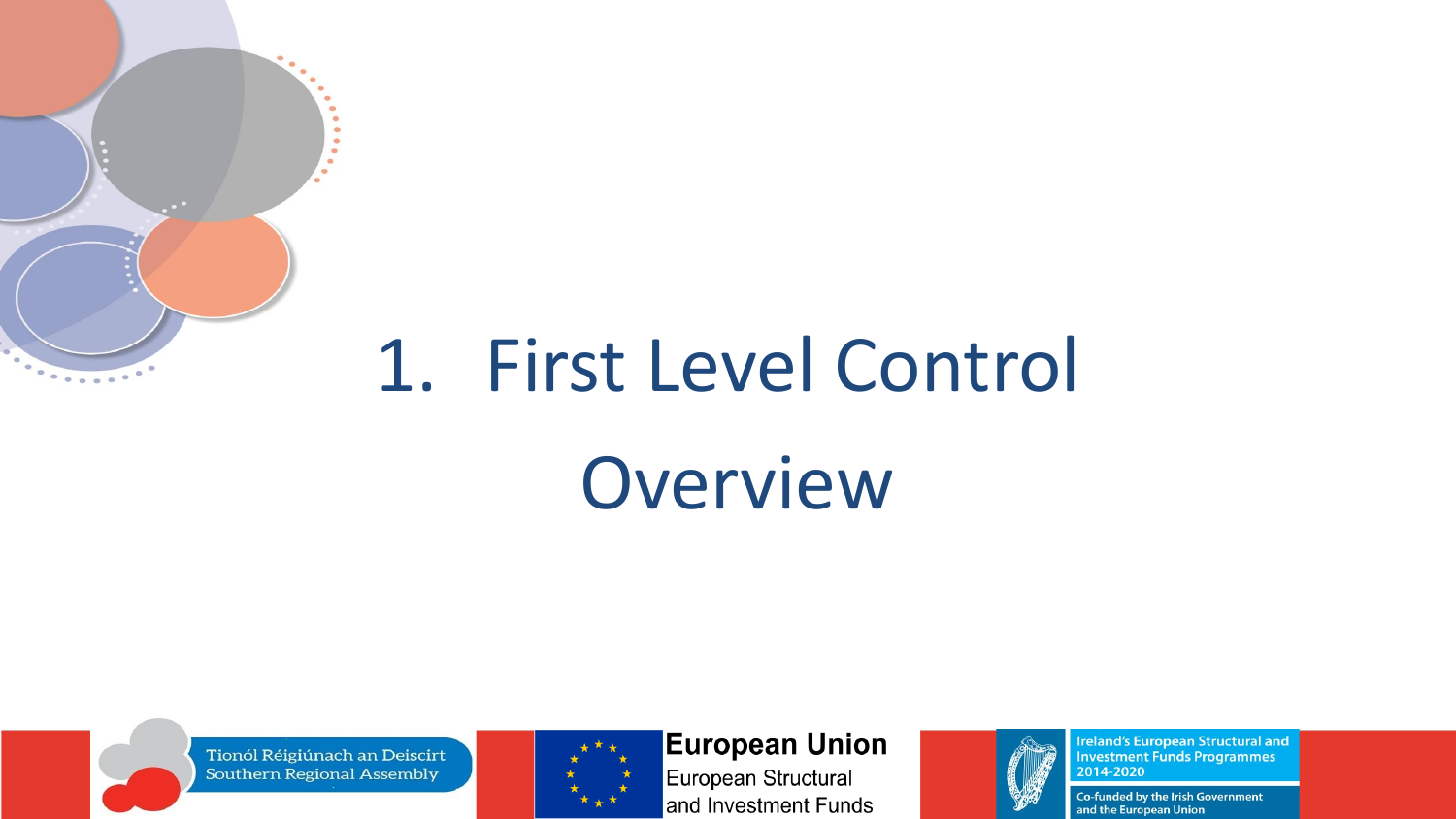

### **Definition of First Level Control**

- All expenses declared by a project partner has to be checked by the responsible first level control (FLC) bodies
- They have to verify that the delivery of the project products (outputs and deliverables) is in line with related expenses, the soundness of the expenditure declared and the compliance of the expenditure with Community, programme (especially the eligibility rules) and national rules.
- These verifications are the so-called first level controls.

Tionól Réigiúnach an Deiscirt **Southern Regional Assembly** 



**European Union** European Structural and Investment Funds



**Ireland's European Structural and Investment Funds Programmes**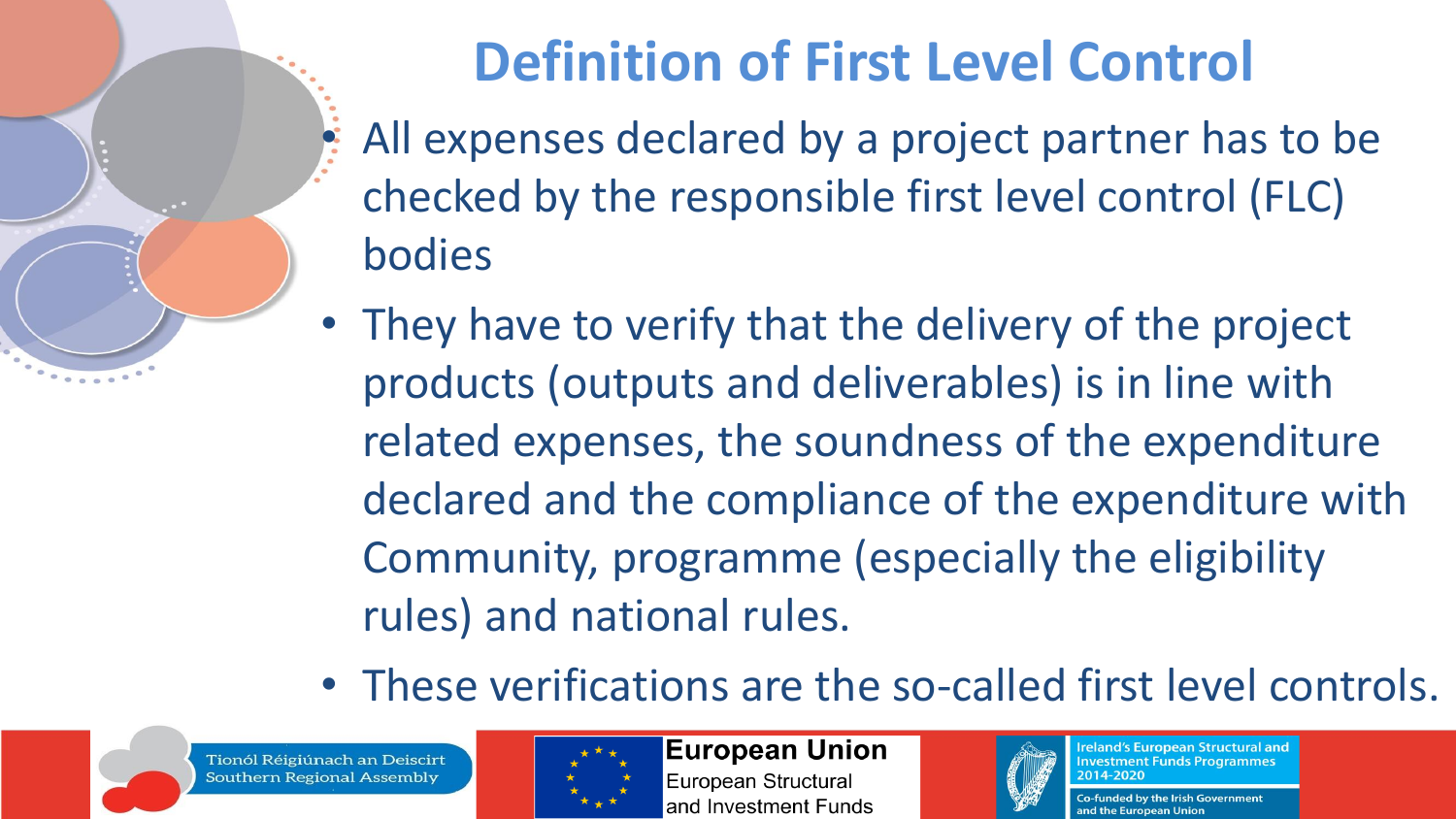### **Definition of First Level Control**

• What? 'First Level Control' are the checks (audits) of all project expenditure.

- When? During project implementation; each time before submitting a payment claim.
- Why? To provide a guarantee to MA, CA the project Partner, that the costs co-financed are accounted for and eligible.





**European Union** 

European Structural and Investment Funds



reland's European Structural and **Investment Funds Programmes**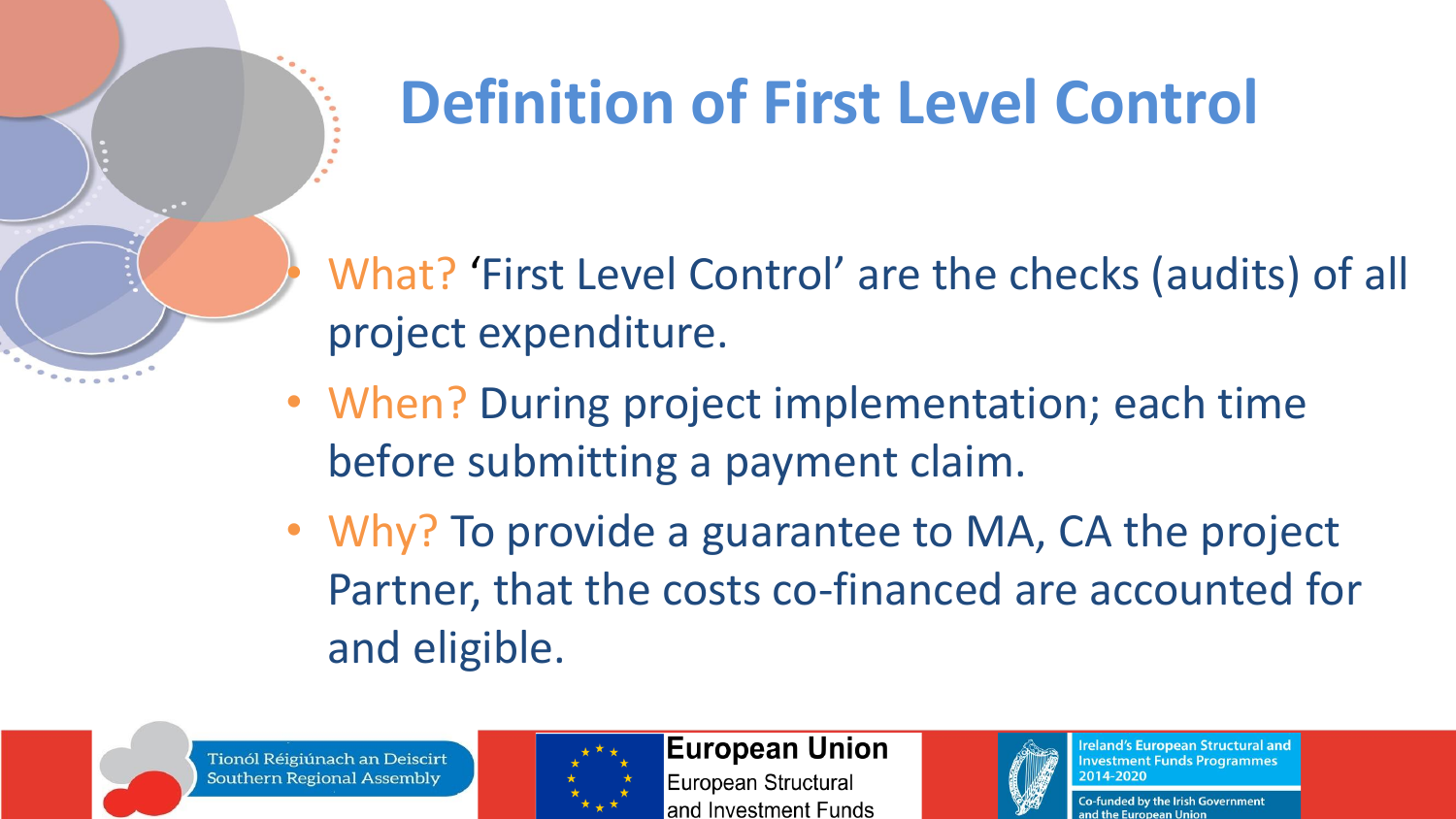# 2. Regulatory requirements for **FLC**

Tionól Réigiúnach an Deiscirt **Southern Regional Assembly** 



#### **European Union**

European Structural and Investment Funds



**Ireland's European Structural and Investment Funds Programmes** 2014-2020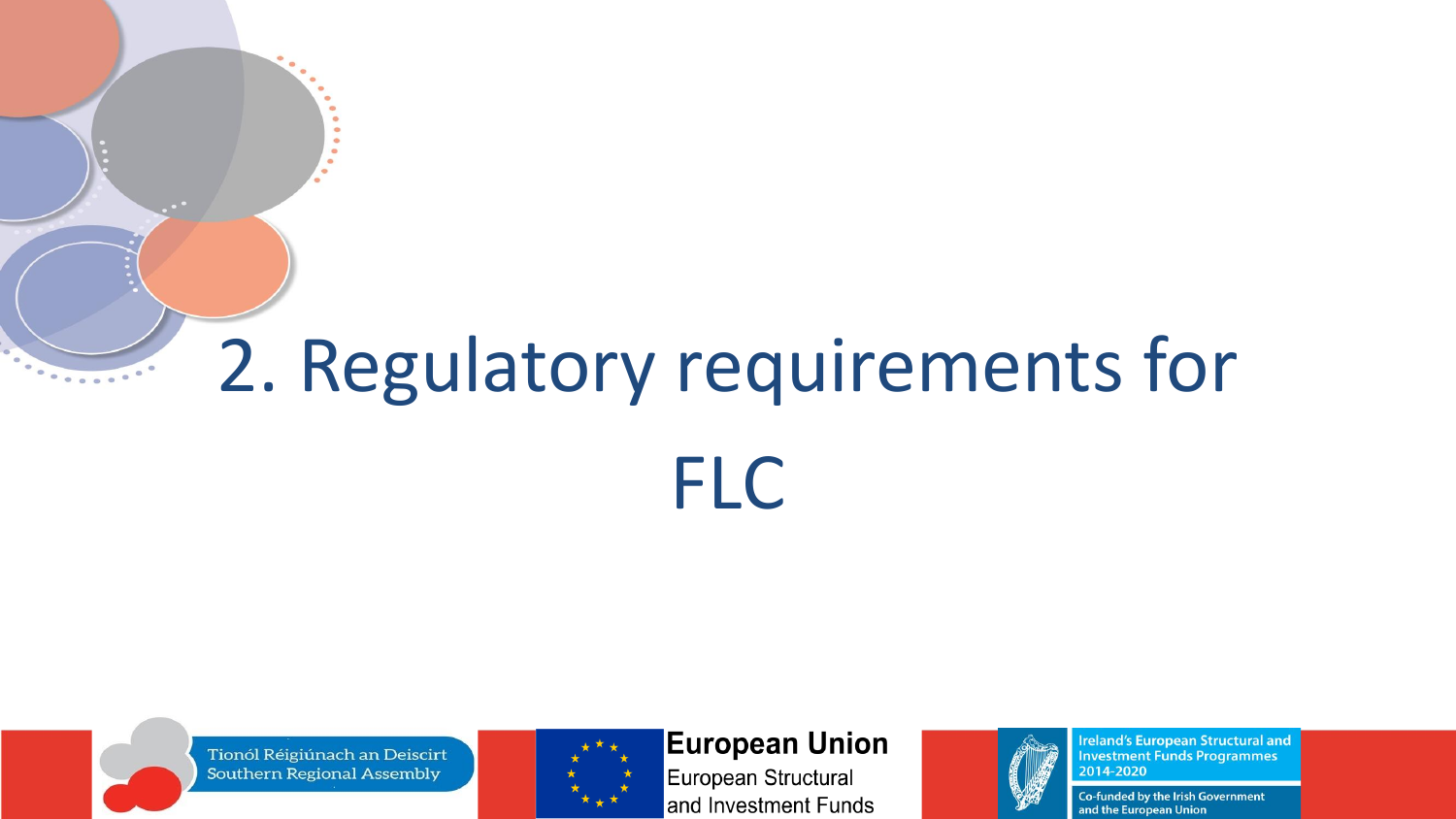

### **FLC and Regulatory Requirements**

MA is responsible for the financial management and control of the programme (Article 125 (4) of Regulation (EU) 1303/2013) but… the organisation of this control = Partner State responsibility (based on Article 23 (4) of Regulation (EU) 1299/2013: "… *each Member State shall designate the body or person responsible for carrying out such verifications…*").

Tionól Réigiúnach an Deiscirt **Southern Regional Assembly** 



#### **European Union**

European Structural and Investment Funds



**reland's European Structural and Investment Funds Programmes** 2014-2020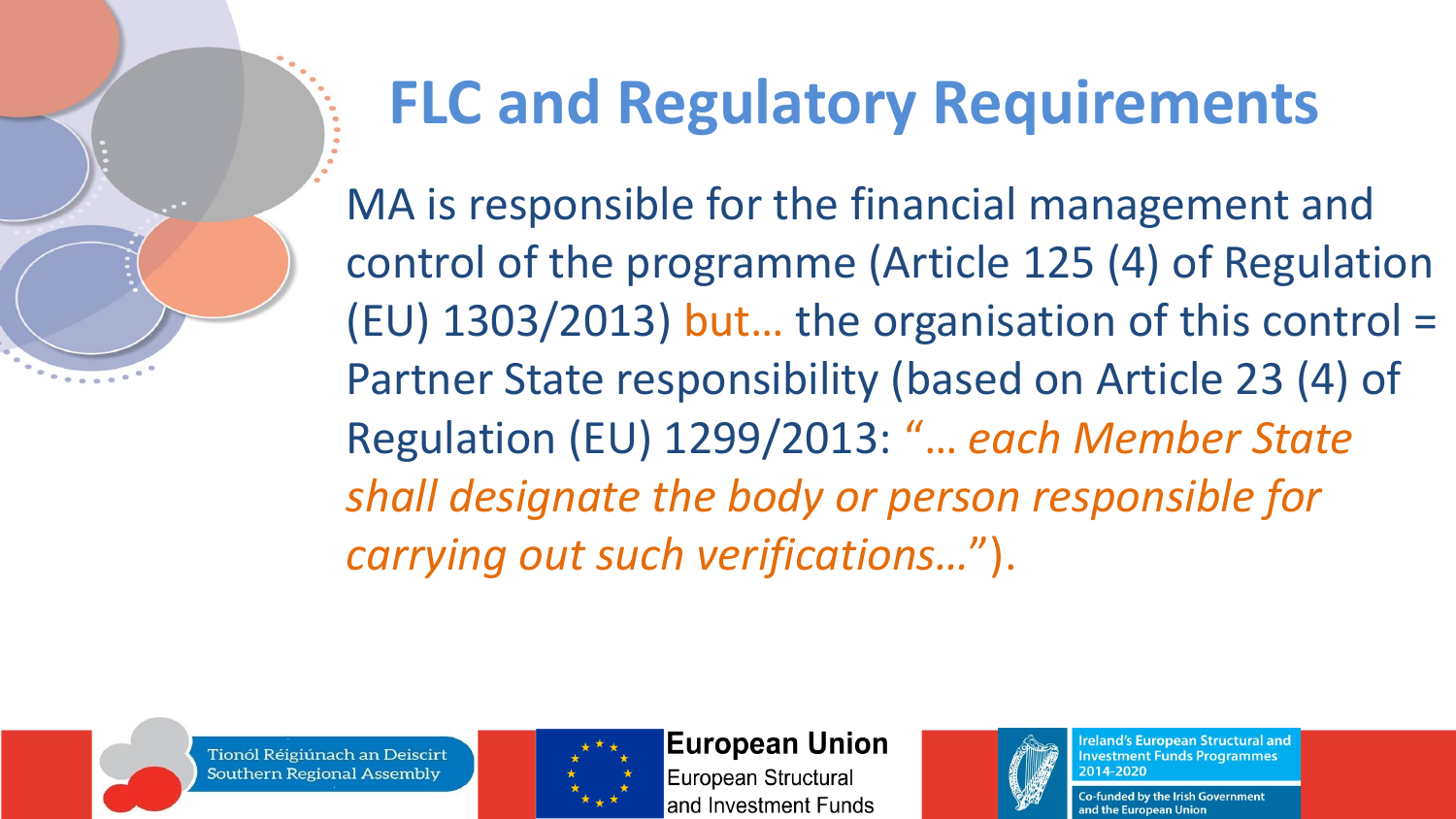## 3. The different FLC systems

Tionól Réigiúnach an Deiscirt **Southern Regional Assembly** 



#### **European Union**

European Structural and Investment Funds



**Ireland's European Structural and Investment Funds Programmes** 2014-2020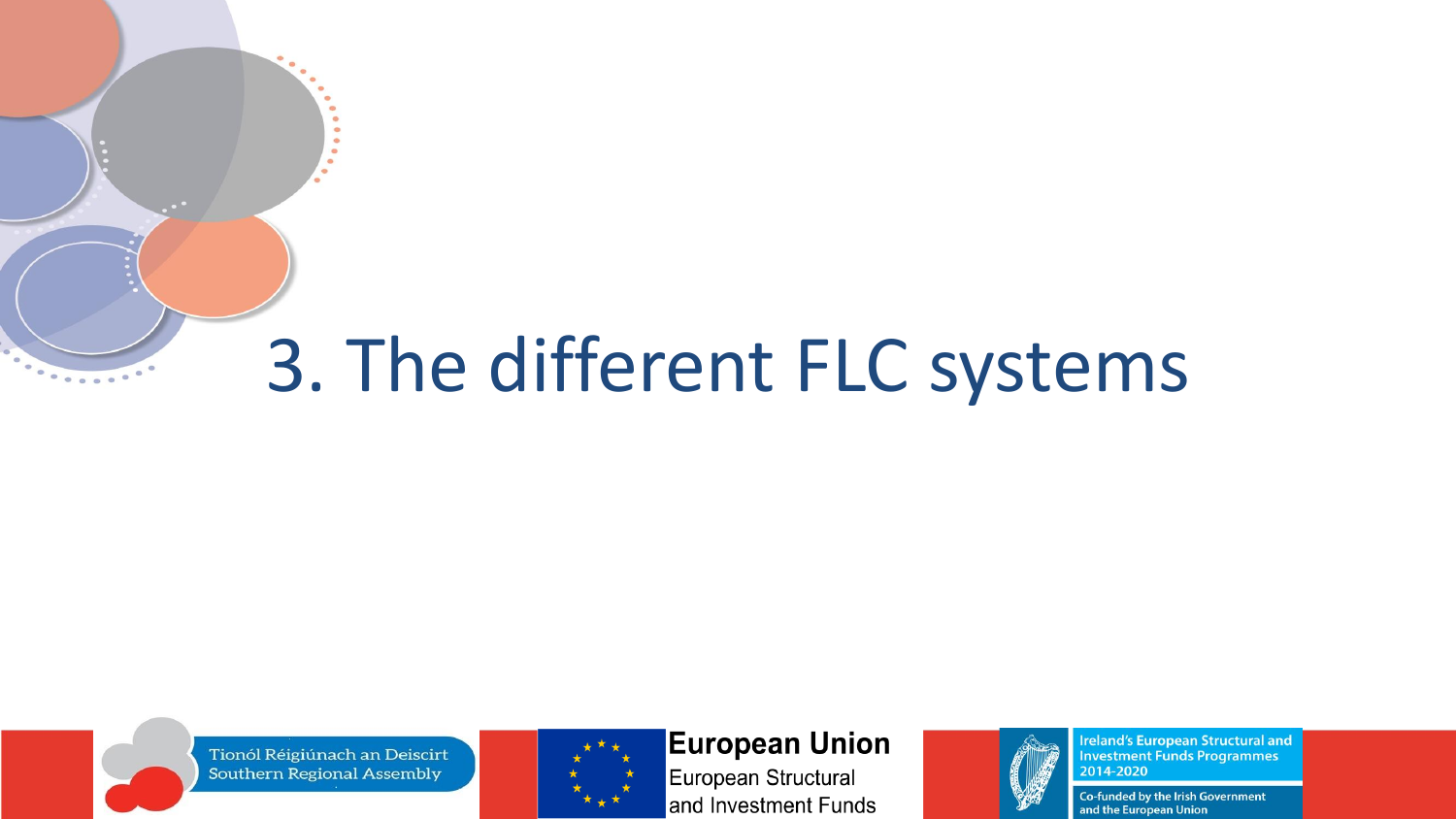





#### **European Union**

European Structural and Investment Funds



**Ireland's European Structural and Investment Funds Programmes** 2014-2020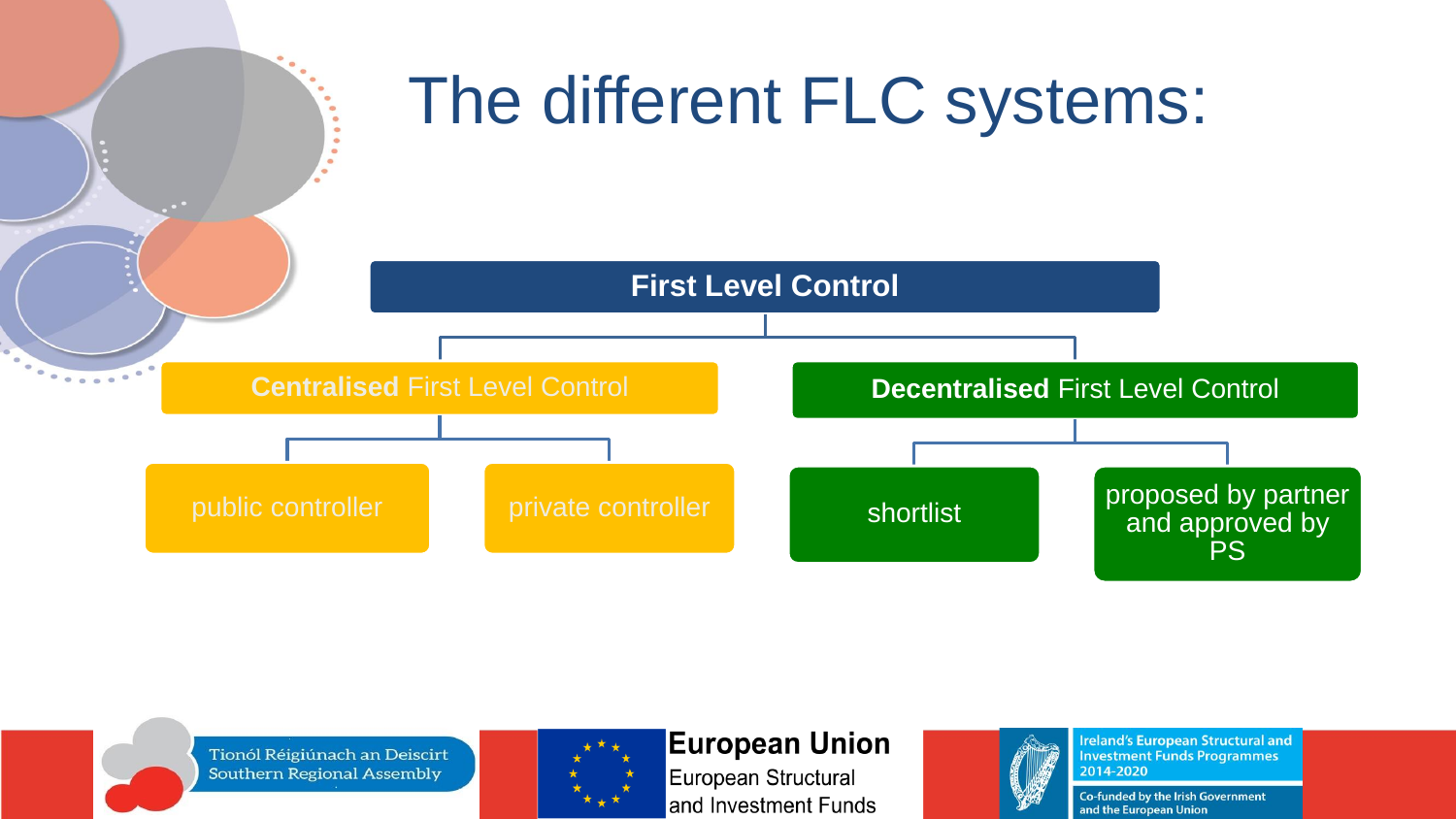

### First Level Control systems:

**CENTRALISED (15):** Belgium: Brussels+ Wallonia, Croatia, Czech Republic, Estonia, Greece, Hungary, Ireland, Latvia, Luxemburg, Poland, Romania, Slovakia, Slovenia, Sweden, Northern Ireland (UK)

**DECENTRALISED (16):** Austria, Belgium-Flanders, Bulgaria, Cyprus, Denmark, Finland, France, Germany, Italy, Lithuania, Malta, Netherlands, Norway, Portugal, Spain, United Kingdom

Tionól Réigiúnach an Deiscirt **Southern Regional Assembly** 



#### **European Union**

European Structural and Investment Funds



**Ireland's European Structural and Investment Funds Programmes** 2014-2020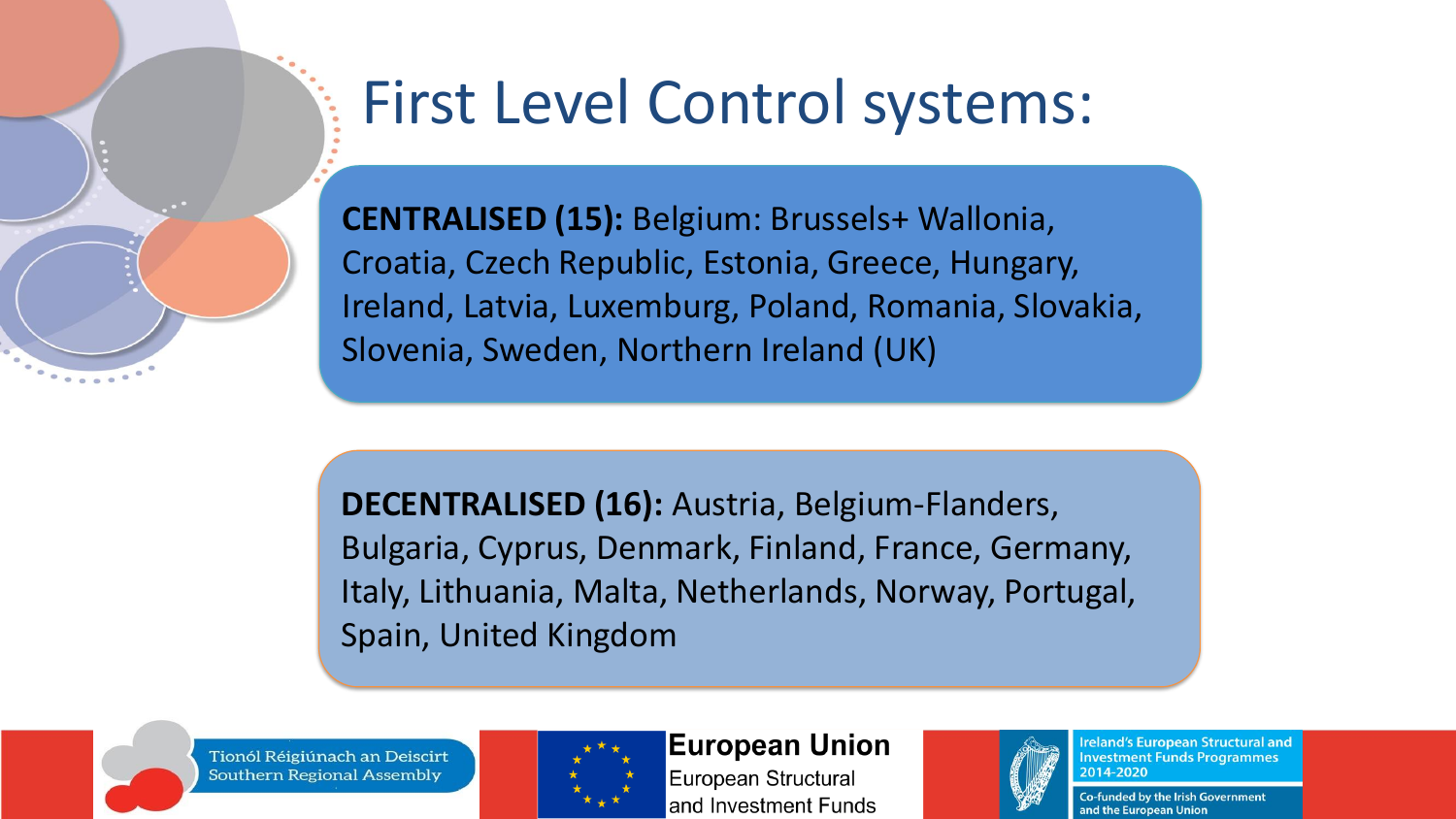# 4. Role of First Level Control (FLC)

Tionól Réigiúnach an Deiscirt **Southern Regional Assembly** 



#### **European Union**

European Structural and Investment Funds



**Ireland's European Structural and Investment Funds Programmes** 2014-2020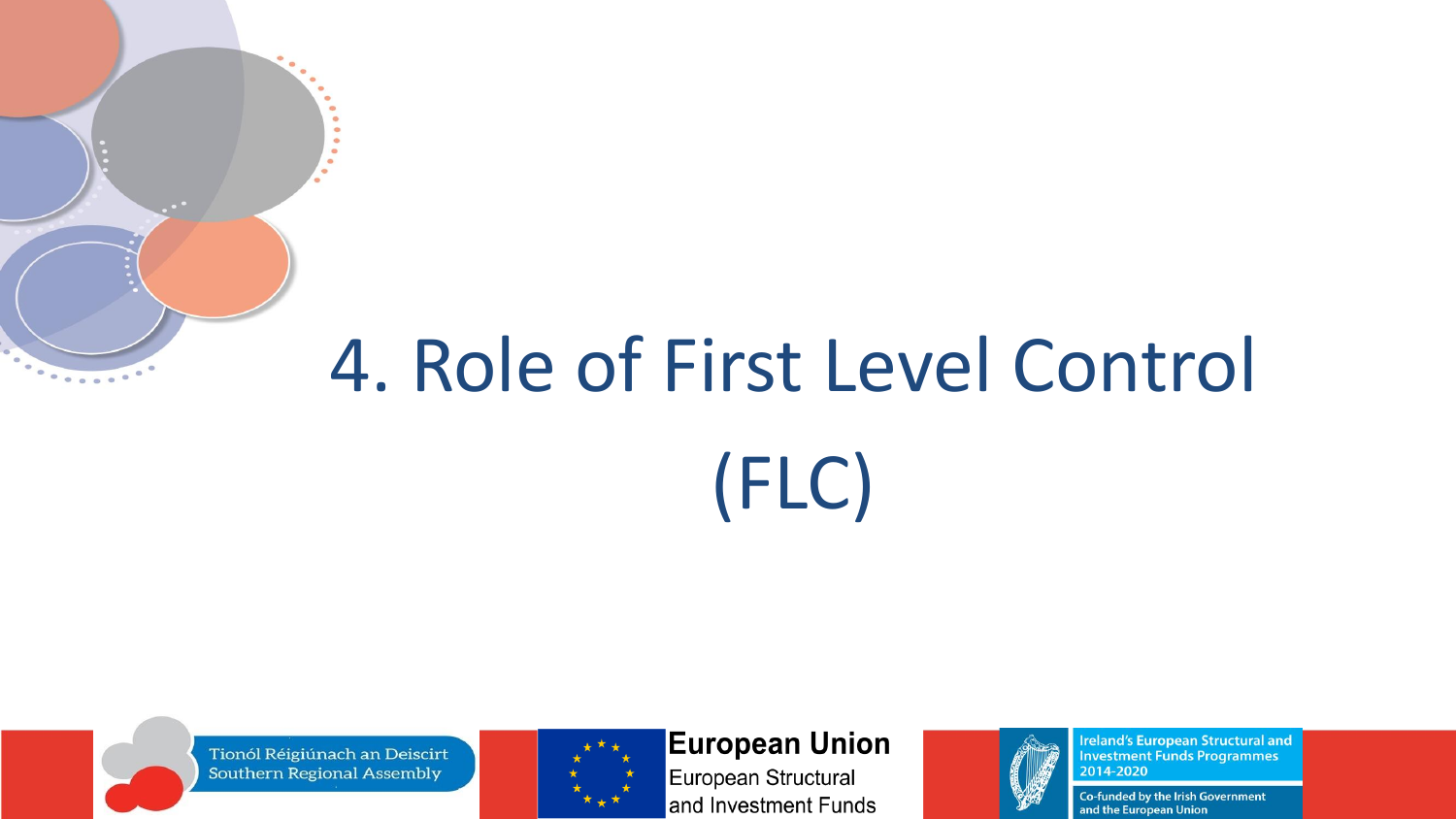

### **Role of the FLC**

- The first level controllers' task is to verify that the expenditure reported by the partners in each progress report fulfils the following conditions:
- the costs are eligible, incurred and paid;
- the programme's conditions, the approved application form (AF) and the subsidy contract have been observed and followed;



#### **European Union**

European Structural and Investment Funds



**Ireland's European Structural and Investment Funds Programmes** 2014-2020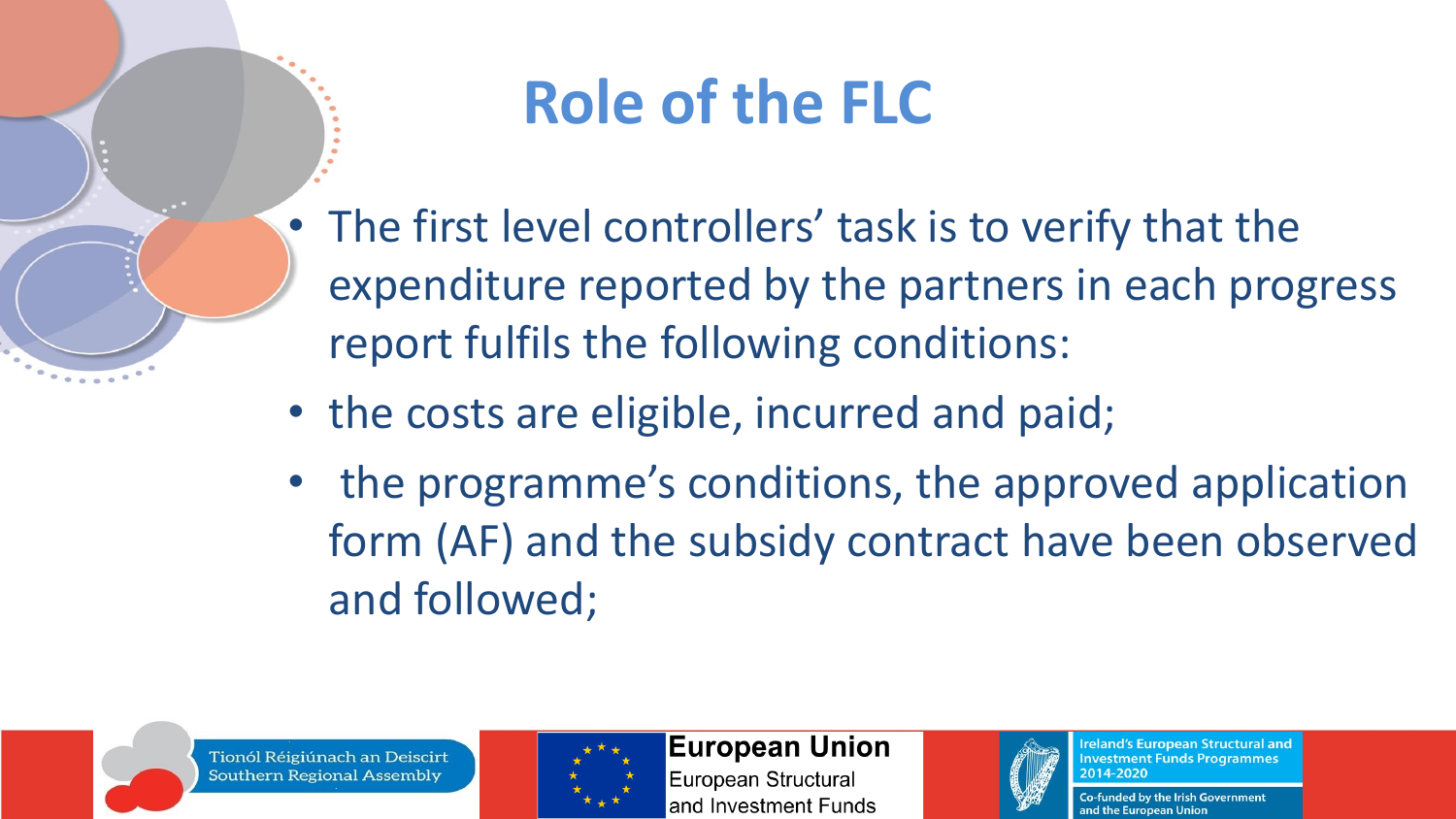

### **Role of the FLC**

- the invoices and payments are correctly recorded and sufficiently supported by evidence;
- the related activities, sub-contracted supplies and services are in progress or have been delivered or carried out;
- Community rules have been respected, especially with regard to information and publicity, public procurement, State aid, equal opportunities and protection of the environment.

Tionól Réigiúnach an Deiscirt **Southern Regional Assembly** 



**European Union** European Structural and Investment Funds



**Ireland's European Structural and Investment Funds Programmes** 2014-2020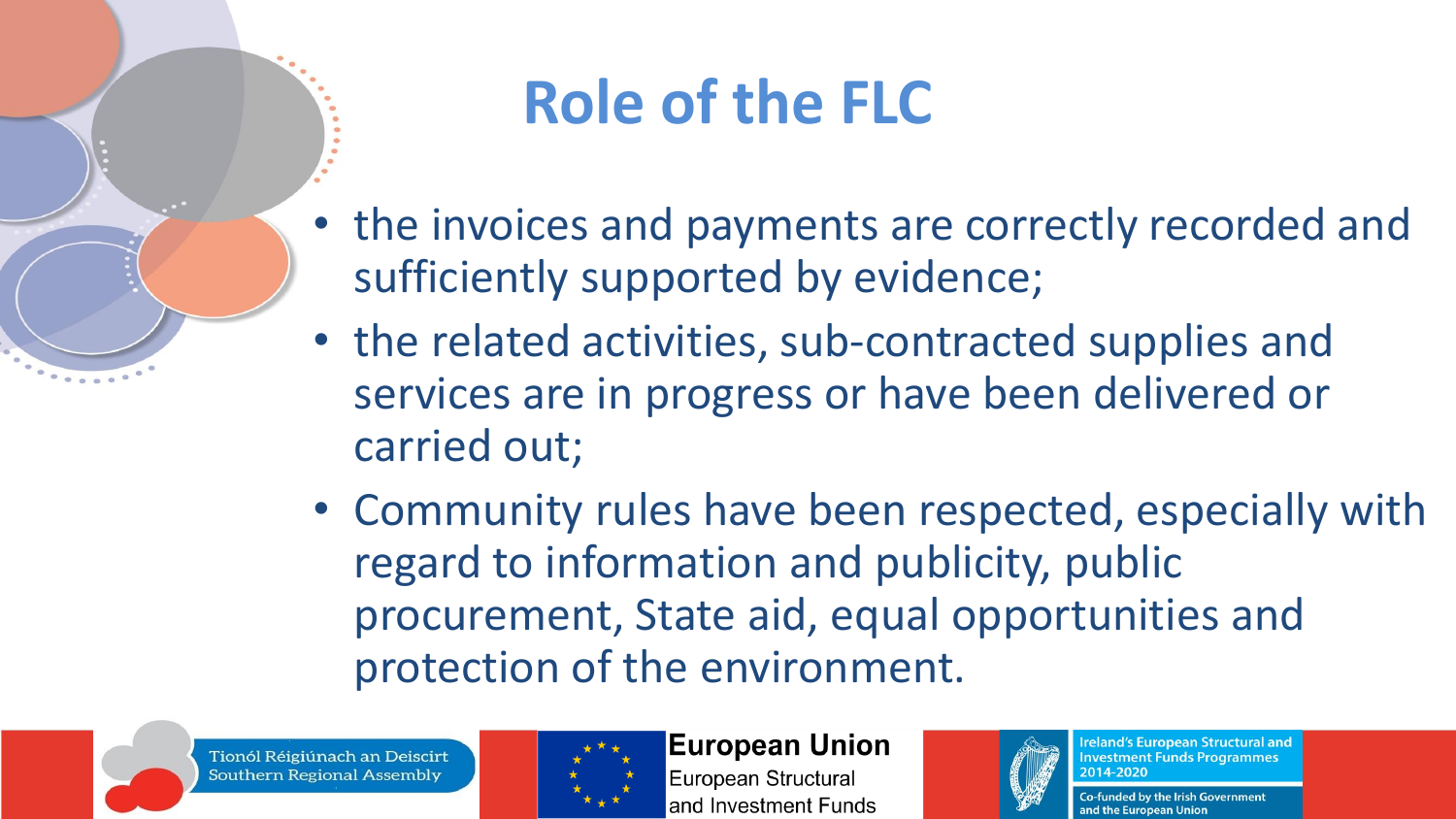

### **Role of the FLC**

- The first level controller should be able to establish a full audit trail of the expenditure claimed by the project partner
- This means that there is a comprehensive set of documents that provides both a complete history of a project and evidence that proper procedures were applied and outcomes achieved.





#### **European Union**

European Structural and Investment Funds



reland's European Structural and **Investment Funds Programmes** 2014-2020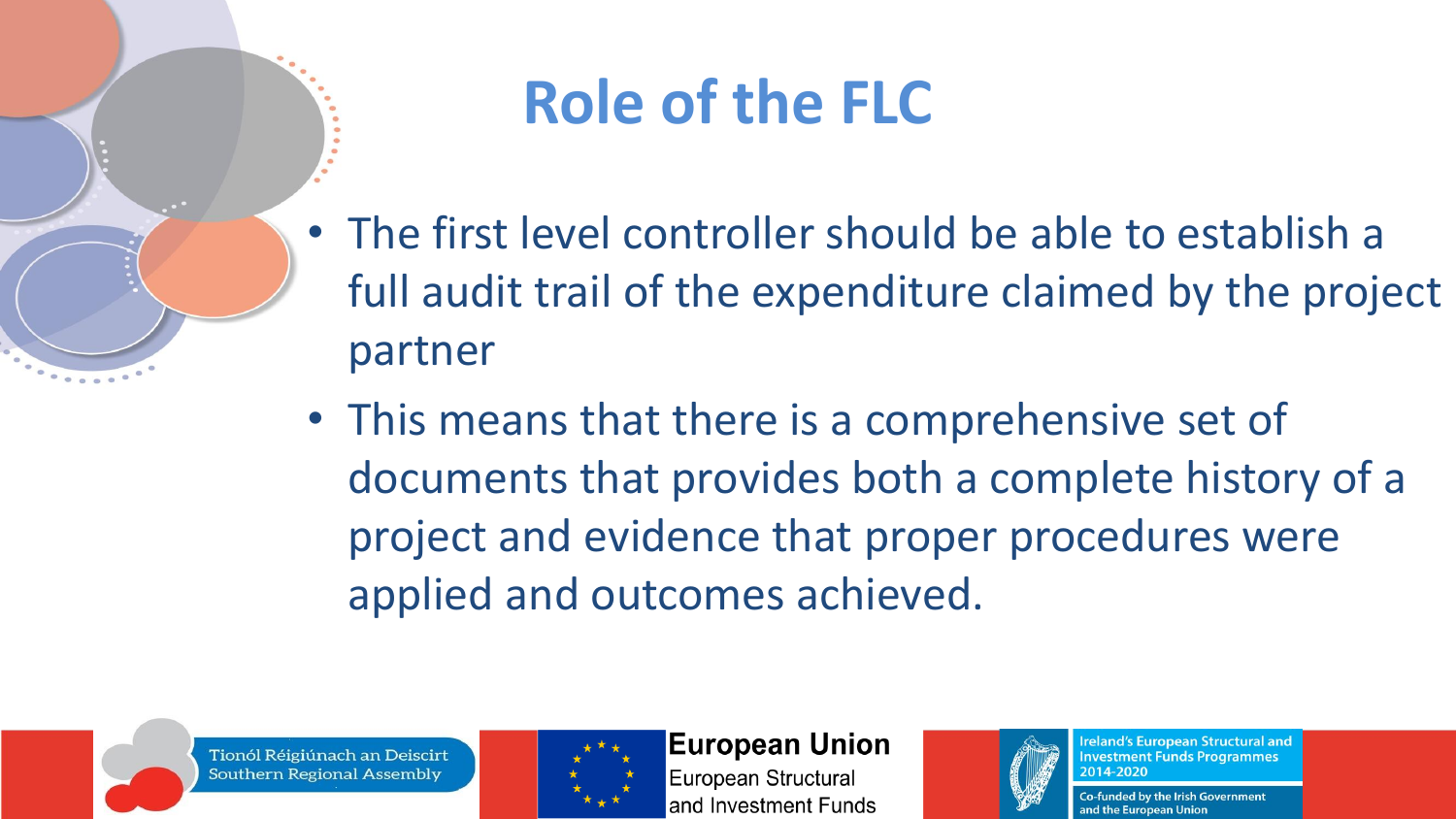

## 5. FLC Do's

Tionól Réigiúnach an Deiscirt Southern Regional Assembly



#### **European Union**

European Structural and Investment Funds



**Ireland's European Structural and<br>Investment Funds Programmes<br>2014-2020**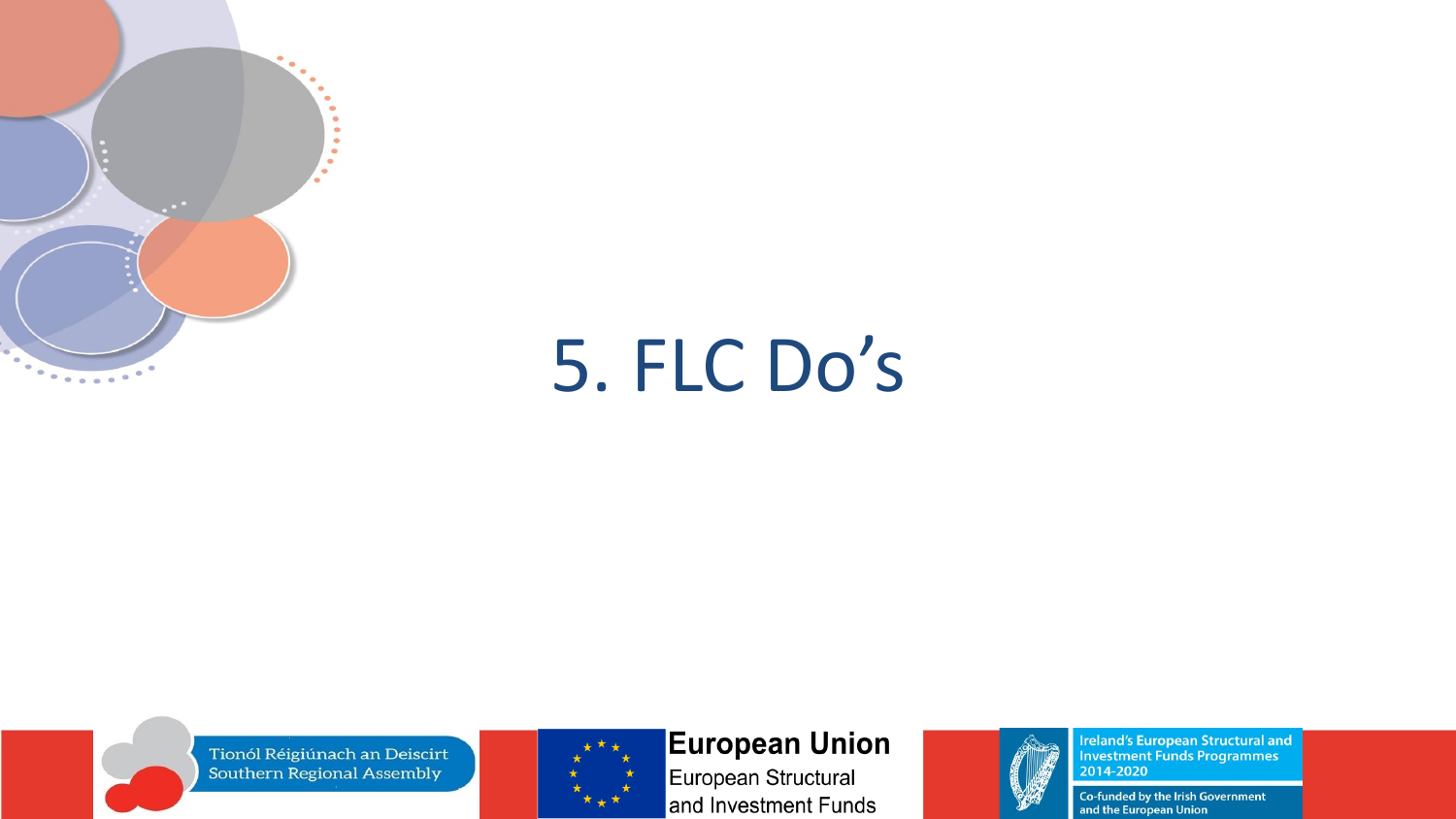

# **FLC administrative verification**

### **Desk checks**

- Compulsory for each progress report
- This type of control is to be performed on **100%** of the total reported expenditure For each financial claim.
- Expenditure is uploaded to the IT system (iOLF, eMS, Synergie CTE, etc.) and copy of the supporting documentation is supplied to the Controller.
- **Claims are certified on a 'first come first served' basis by SRA**





**European Union** European Structural and Investment Funds



**Ireland's European Structural and Investment Funds Programmes** 2014-2020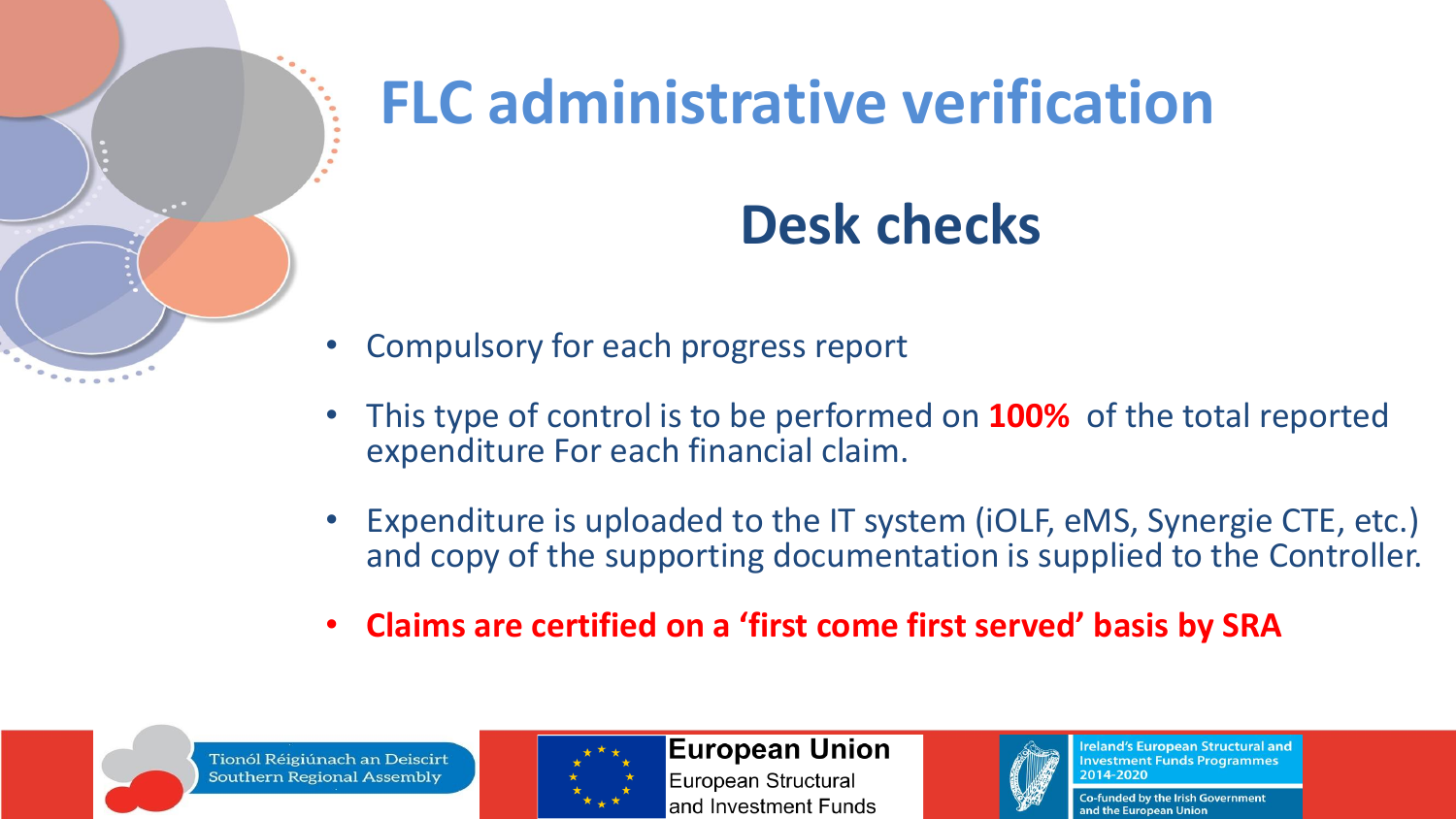

the initial cost) => the FLC will clearly have to indicate the eligible amount and to justify the modification through a drop down list



Tionól Réigiúnach an Deiscirt Southern Regional Assembly



**European Union** 

European Structural and Investment Funds



**Ireland's European Structural and Investment Funds Programmes** 2014-2020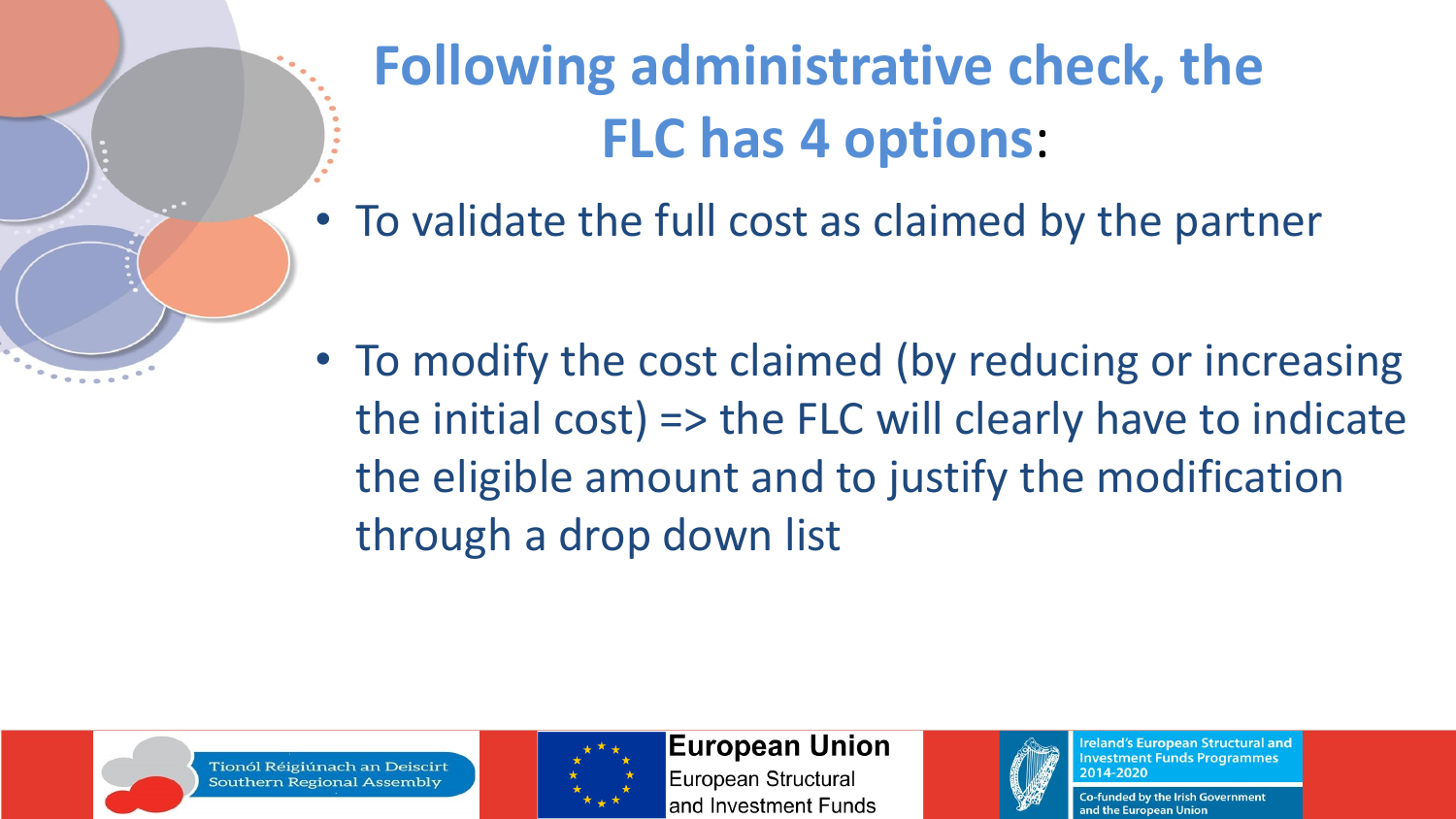

**Following administrative check, the FLC has 4 options**:

• To reject the cost claimed => the FLC will have to justify the modification through a drop down list,

• Park the expenditure pending further clarification, i.e., Sitting Duck



Tionól Réigiúnach an Deiscirt Southern Regional Assembly



**European Union** 

European Structural and Investment Funds



**Ireland's European Structural and Investment Funds Programmes** 2014-2020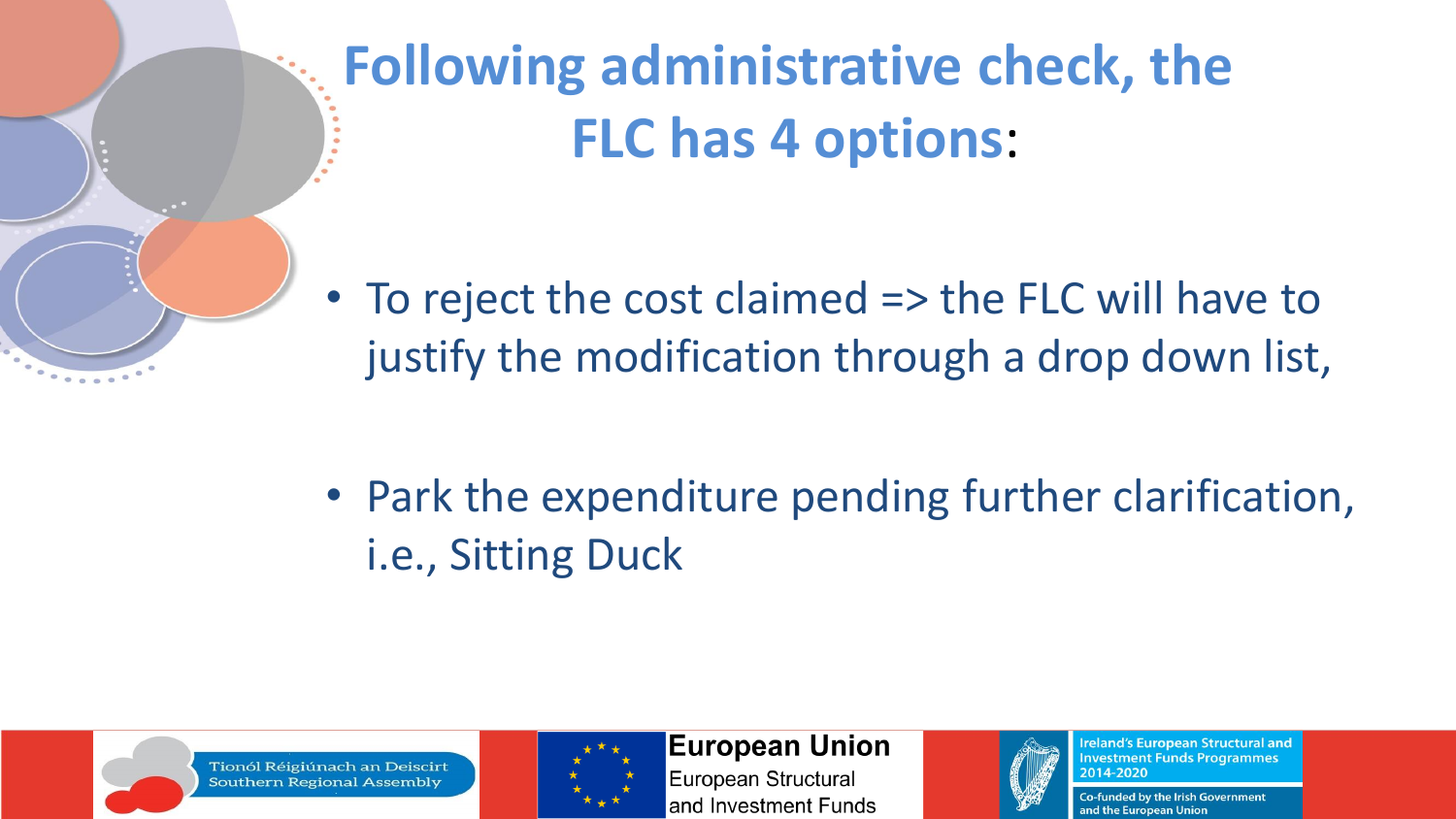

## **FLC administrative verification**

The First Level Controller is to fill in:

- one FLC checklist:
- Contains a series of questions to be answered by "Yes" "No" or "N/A" only
- Length will vary depending on the nature of the expenditure claimed





**European Union** 

European Structural and Investment Funds



**Ireland's European Structural and Investment Funds Programmes** 2014-2020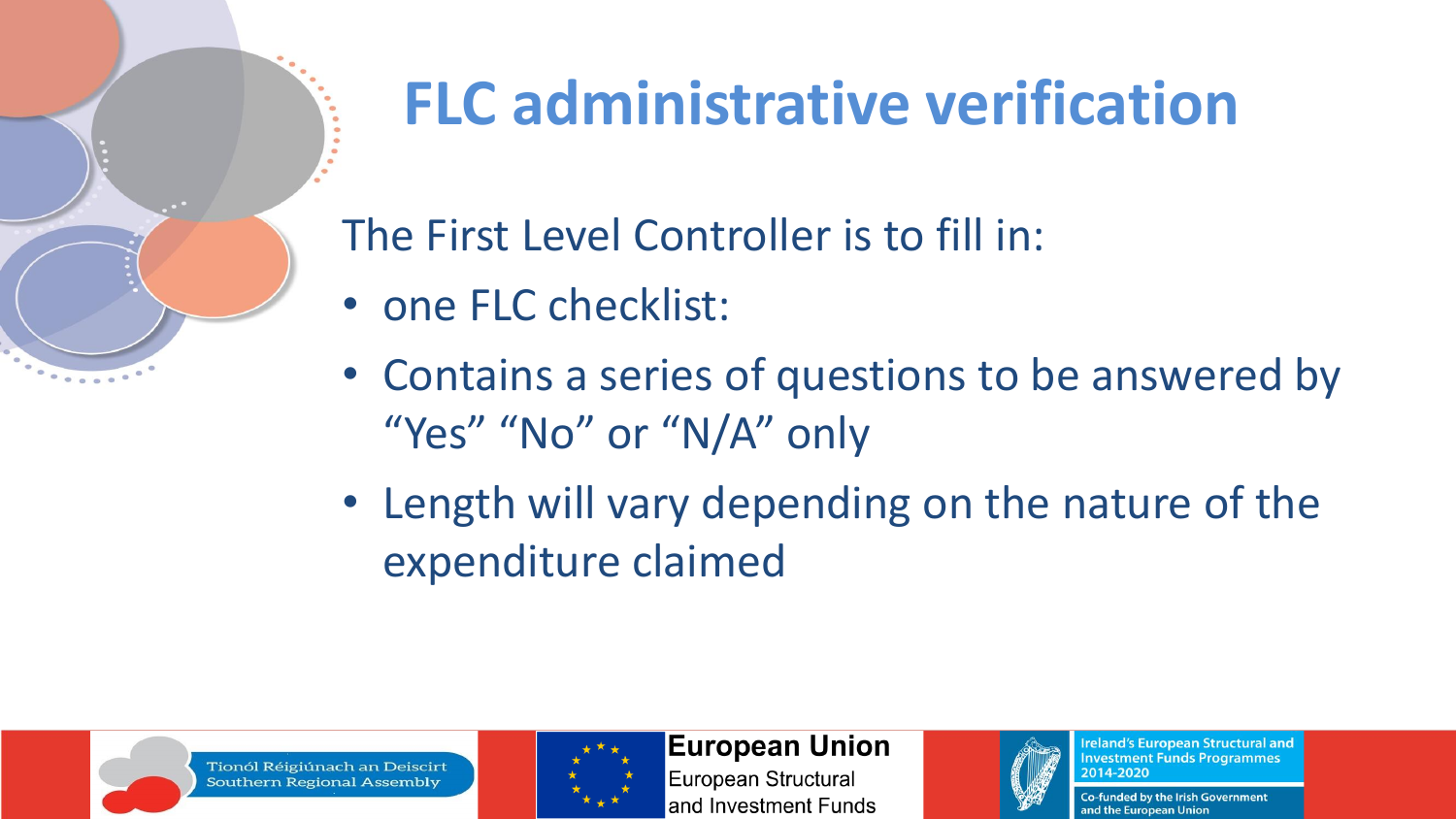

## **FLC administrative verification**

- One FLC certificate
- Amount directly reported in the document by the system
- One FLC Report
- To be downloaded, signed and uploaded by the FLC who shall keep the original signed version for audit trail.
- Copies emailed to project partners





**European Union** European Structural and Investment Funds



**Ireland's European Structural and Investment Funds Programmes** 2014-2020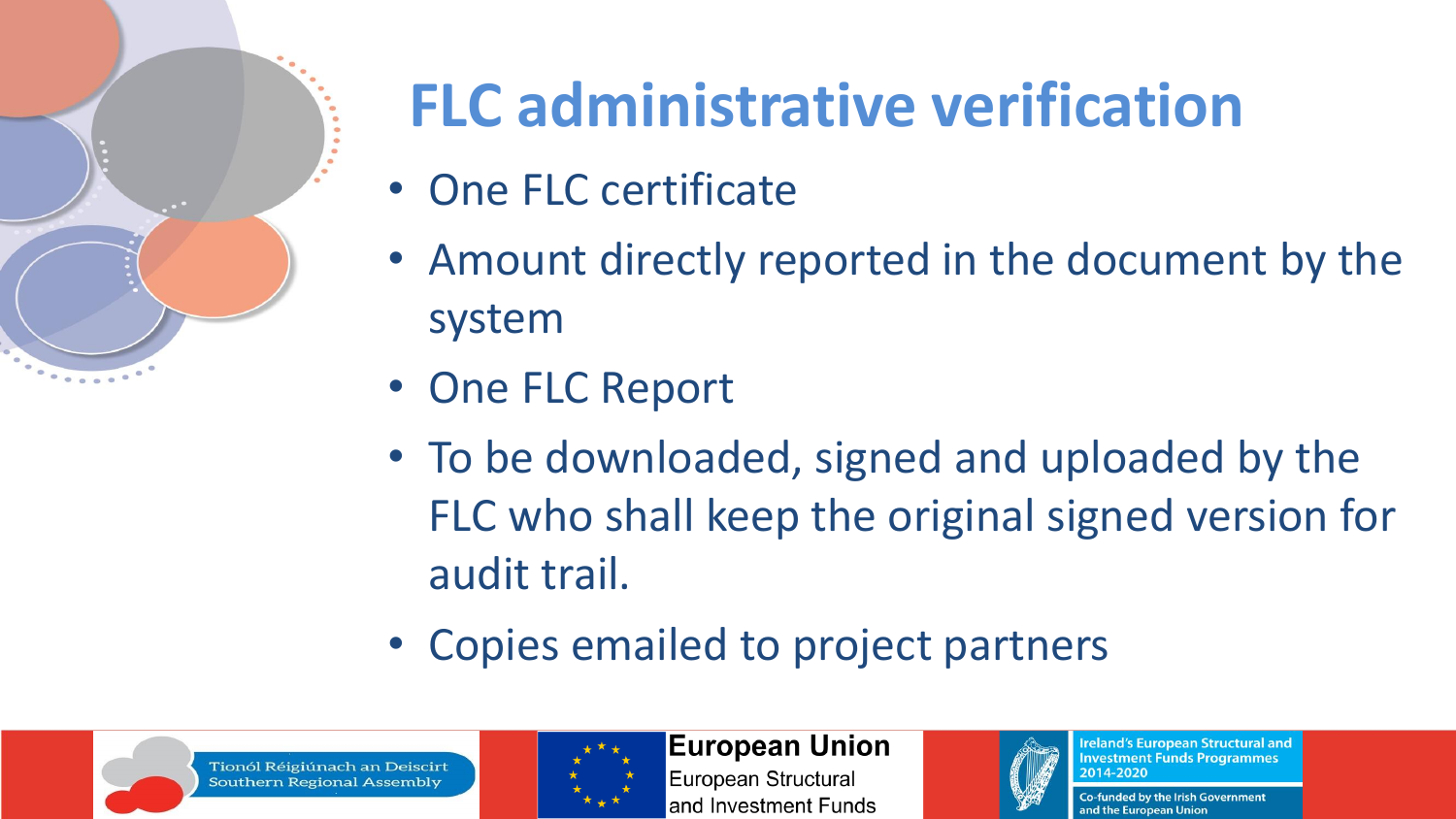## **Summary of FLC work on the IT system consists of:**

- Documents to be submitted
- Making sure all expenditure items are validated (click verified by FLC box)
- Filling in FLC report and checklist
- Uploading all relevant procurement checklists (if applicable)
- Issuing the FLC certificate with the correct amounts





#### **European Union**

European Structural and Investment Funds



**Ireland's European Structural and Investment Funds Programmes** 2014-2020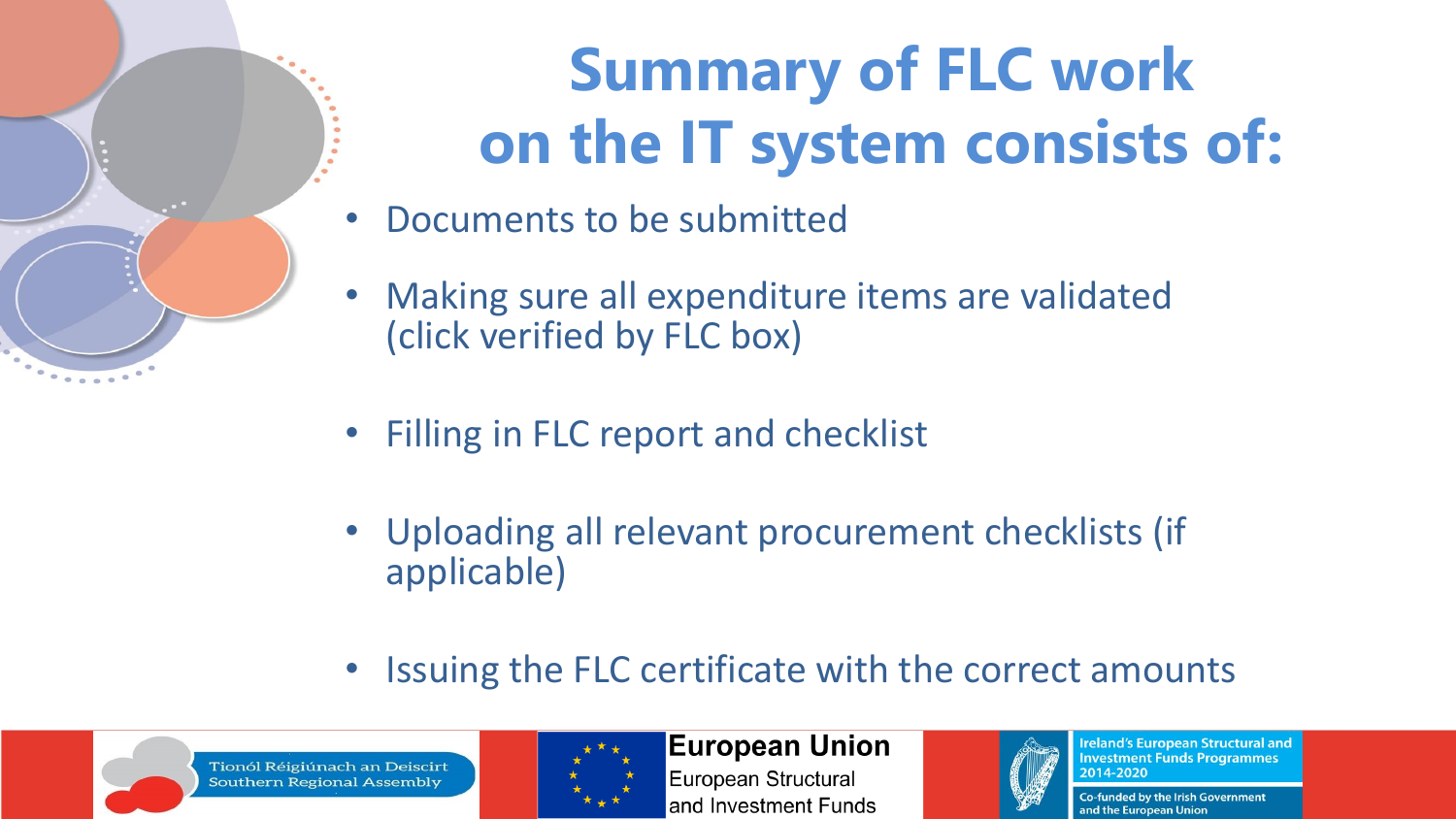

## **FLC on-the-spot verification**

- In addition to the regular administrative checks, the FLC will have to perform: – an administrative on-the-spot check (at least once during the project lifetime)
- a physical on-the-spot check (at least once during the project lifetime for partners involved in infrastructure and construction works)
- These controls will be performed using specific FLC checklists.





**European Union** 

European Structural and Investment Funds



**Ireland's European Structural and Investment Funds Programmes** 2014-2020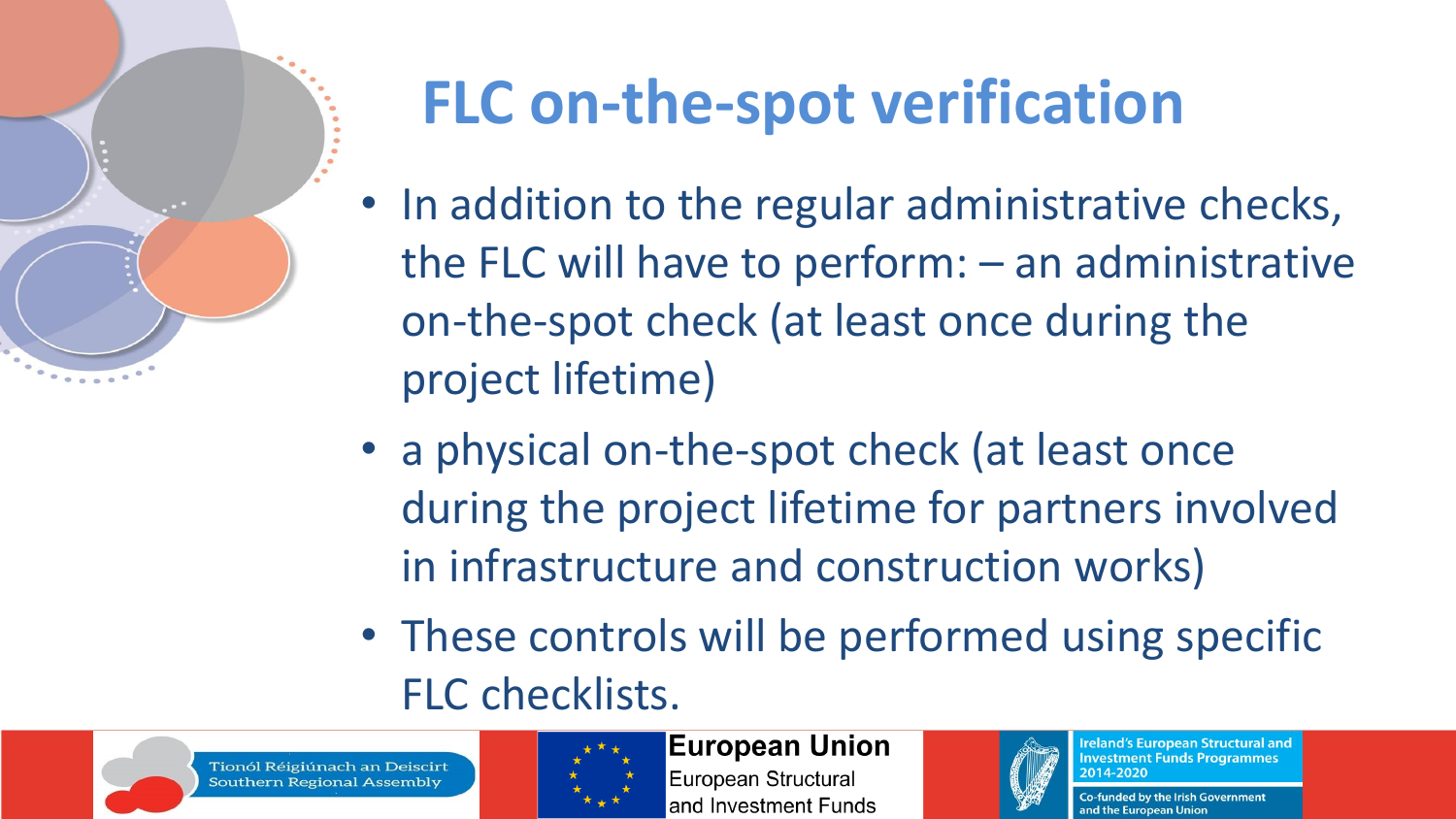

## 6. FLC Don'ts



Tionól Réigiúnach an Deiscirt Southern Regional Assembly



**European Union** 

European Structural and Investment Funds



**Ireland's European Structural and<br>Investment Funds Programmes<br>2014-2020**